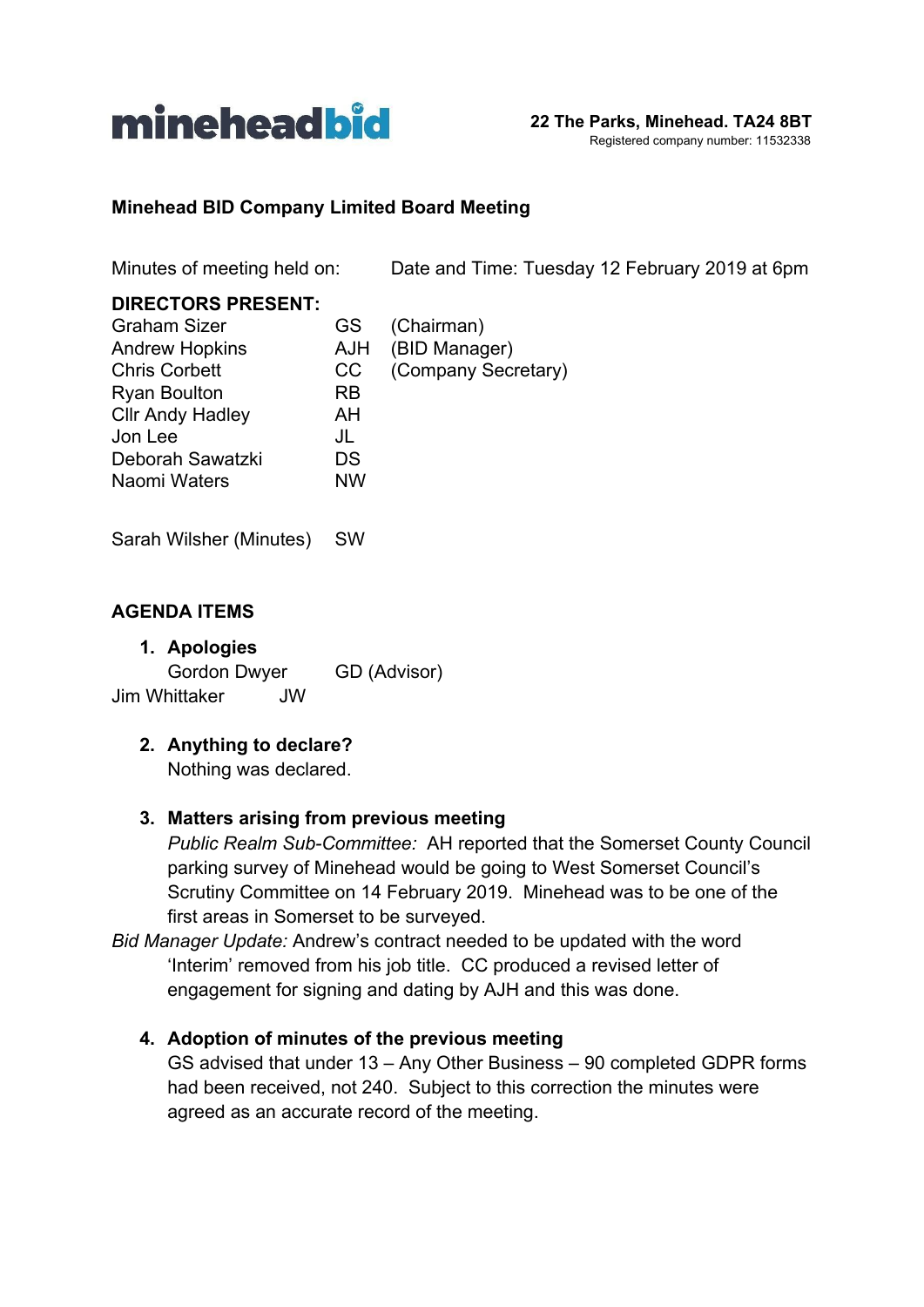# **5. Company Secretary Update**

CC reported the following:

VAT of £11,776.32 had been paid.

Income had been received of £75,272.00 comprising:

Levy - £68,000, Minehead events - £7,122 and a donation of £150.

Expenditure:

Events - £8,277 (Christmas Fair: £3,777. Eat: £4,500)

Public Realm - £3,192 (MTC Christmas Electrics: £3,000. Brackets for hanging baskets: £192)

Expenses: £8,785

Admin £1,117. Insurance £268. Salaries £4,775. Levy collection £1,750 Springboard Research £875

Total spend (net of VAT) - £20,254.00

Bank income as at 11 February 2019: £57,987.62 (not excluding the research fee expense, also some salary outstanding)

- £40,000 of levy was due to be received from the council and would be transferred to the BID in due course.
- It was acknowledged that a digital accounting system needed to be used. AJH had suggested Xero accounting whilst CC was familiar with Sage accounting. It was agreed to use Xero accounting. It was noted that a payroll package was not required as AJH and IM were both freelance and would invoice BID for their services.
- AJH reported on a list of businesses that had not paid the levy had been received from West Somerset Council (WSC). This identified those unlikely to pay, some of whom would need to be taken to Court. All businesses in operation on 1 July 2018 had been levied but since this time ownership of some businesses had changed and new ones had set up. Graham had visited these businesses and found that the new owners tended to be unaware of BID. Unfortunately, there was no compulsion on businesses to inform the Council of changes in ownership. AJH therefore recommended that for the first year and only the first year of BID the uncollected debt of those businesses not in operation on 1 July 2018 or in different ownership be written off. Any court action to be taken would be postponed until the new Council was in place. DS Proposed and JL seconded the writing off of the debt. The proposal was AGREED.

# **6. Co-option of New Director**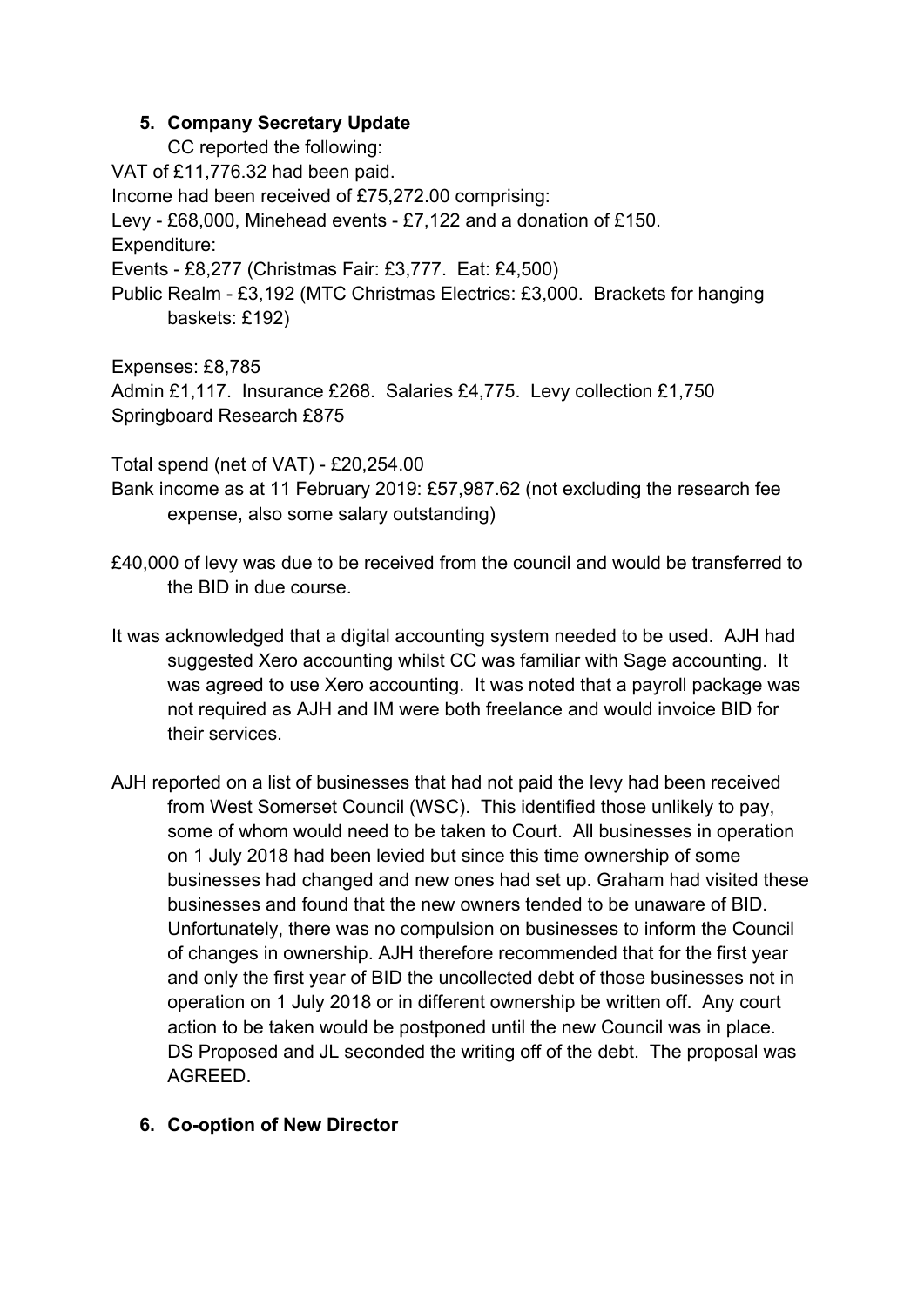Following the resignation of Mark Hill from the Board it was AGREED that Samantha White from WSR be co-opted onto the Board. At this point Sam joined the meeting.

# **7. BID Manager Update**

The Update as previously circulated was noted.

# **8. BID Business Plan Update and Minehead Economic Plan**

AJH reported that JW wished the BID Business Plan to link with the Minehead Economic Plan. AH advised that the Minehead Economic had been written by Corinne Matthews and that Minehead Coastal Communities Team (MCCT) wished to revisit and update the Plan. AJH asked where MCCT fitted into the mix of organisations. AH advised that they had been set up by Central Government. MCCT looked at the coastal strip and the town centre so covered a greater area than BID. There was a need for BID to align with MCCT to give a joint message. Katrina, Chair of MCCT, was very supportive of this happening. A meeting of MTC, WSC and MCCT would be taking place on 15 February 2019.

# **9. Events Sub-Committee Update**

AJH and GS reported the following:

- *Raft Race* Jill Homewood would be looking after the artisan markets and was liaising with Julian Abraham of The Old Ship Aground and the RNLI in order to put on a small scale event. Jill would be putting forward a proposal to be considered at the next BID Board meeting.
- *Vintage Weekend* Sam and AJH would be meeting with Robin Wichard before the next Board meeting. Robin was putting together a variety of options and costs including a parade. There was a need to know who was accountable for the event – WSR or BID? A proposal would come before the next meeting.
- *May Day 1 May 2019 in Wellington Square* West Somerset Morris Men and the Acorn Shanty Band would be performing. Minehead First School would provide a maypole and dancers. GS would contact the Hobby Horse and work out a timetable of events. There would not be a Council charge to use Wellington Square but a licence would be required. The Duke of Wellington were very positive about the event. It would be small this year, but if successful could be built on.
- *Steampunk Festival May Day weekend 2019* Looking at venue hire costs for the Old Hospital and the Regal Theatre, though the availability of the Regal was to be confirmed. The former Lloyds club, downstairs in the Duke of Wellington, plus an upstairs area could be used for stalls, etc. This would help to extend coverage of the event within the town centre. A proposal would come before the next meeting.

*Minehead Cycle Grand Prix –* Marshalls were needed. Gateway had offered 5 or 8 marshals. Sam had offered to find marshals. JL offered to help.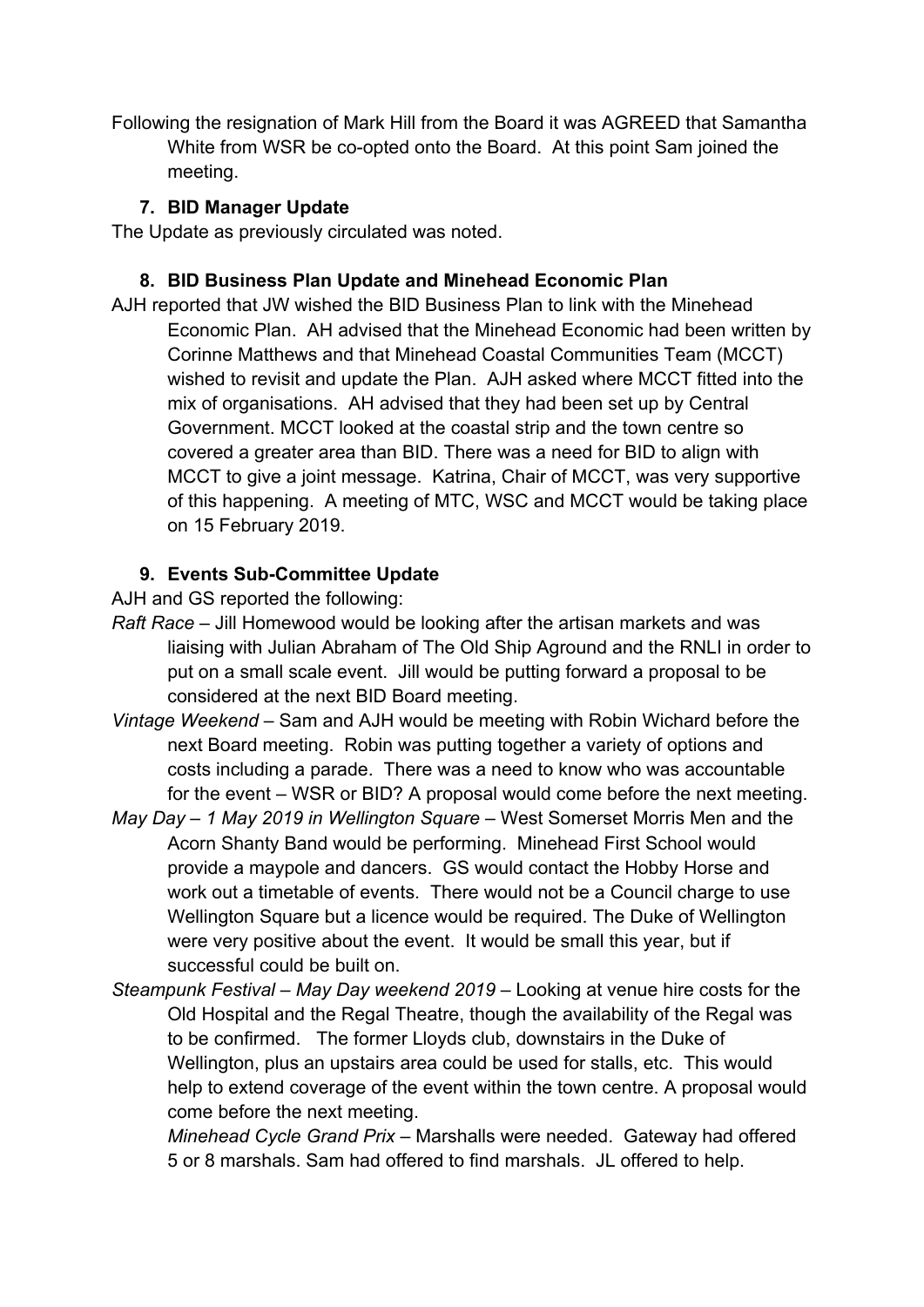Jewsons had offered to pay for the barriers. £700 to £800 additional funding was now required. Whilst the barriers were in place a series of children's relay races would be held around the course as a pre-training event for the Beacon to Beach fun run. The Running Club organiser would be encouraging participation from the Minehead First Schools and St Peters in Williton.

- *Ice Rink at Wellington Square or the Seafront –* The same company as last time would charge £4,950 for four days, though the Duke of Wellington were willing to provide reduced accommodation for the man looking after the rink which could reduce costs. A time of good weather was needed for optimal use of the rink. Care needed to be taken to prevent people straggling onto the road and causing a traffic problem.
- *Street entertainment*  noted that JW was looking into quality performers and costs. *Gateway Events* - GS and DS would be attending the next meeting on 27 February 2019.

# **10.Public Realm Sub-Committee Update**

GS reported the following:

- The hanging baskets were designed to only need watering once per week. Two brackets had been erected in Park Street to date. The brackets and baskets wouldn't be in situ until the end of May. MTC quoted £2,500 to water 50 baskets from 1 June to 30 September. If the cost was less than expected at the end of the season MTC would reduce their invoice accordingly. JL proposed and DS seconded accepting MTC's quote. The proposal was AGREED.
- The number of benches available would not be known until the seafront development was progressed. AH to talk to Nicki MacLean for an update.
- Blue Flag GS had met Kirsty Allen, community manager with Tesco. She was keen for Tesco to get involved with the Keep Britain Tidy – community litter pick up from 23 March to 26 April 2019. Minehead First School were also on board. BID could provide printed tabards, etc. which should result in photos and PR for BID. GS advised that there was no litter on the beach and the seafront and very little in the town - usually under boundary hedges of domestic properties. Litter was mainly found around the low bushes surrounding Morrisons and Tesco so needed to concentrate on this area.

Visitor packs – GS was working on these. Coach drop-off point in The Avenue – this would depend on the outcomes of the

- SCC car parking review.
- Signage MTC were submitting a bid to WSC for S106 funding of £6,500. AH advised that the use of S106 funds needed to be relevant to the development to which the S106 agreement was tied.

Bunting – GS circulated a sample of white bunting around the meeting.

CCTV/shop radios – not a consideration for BID.

# **11.Meercat Associates proposal**